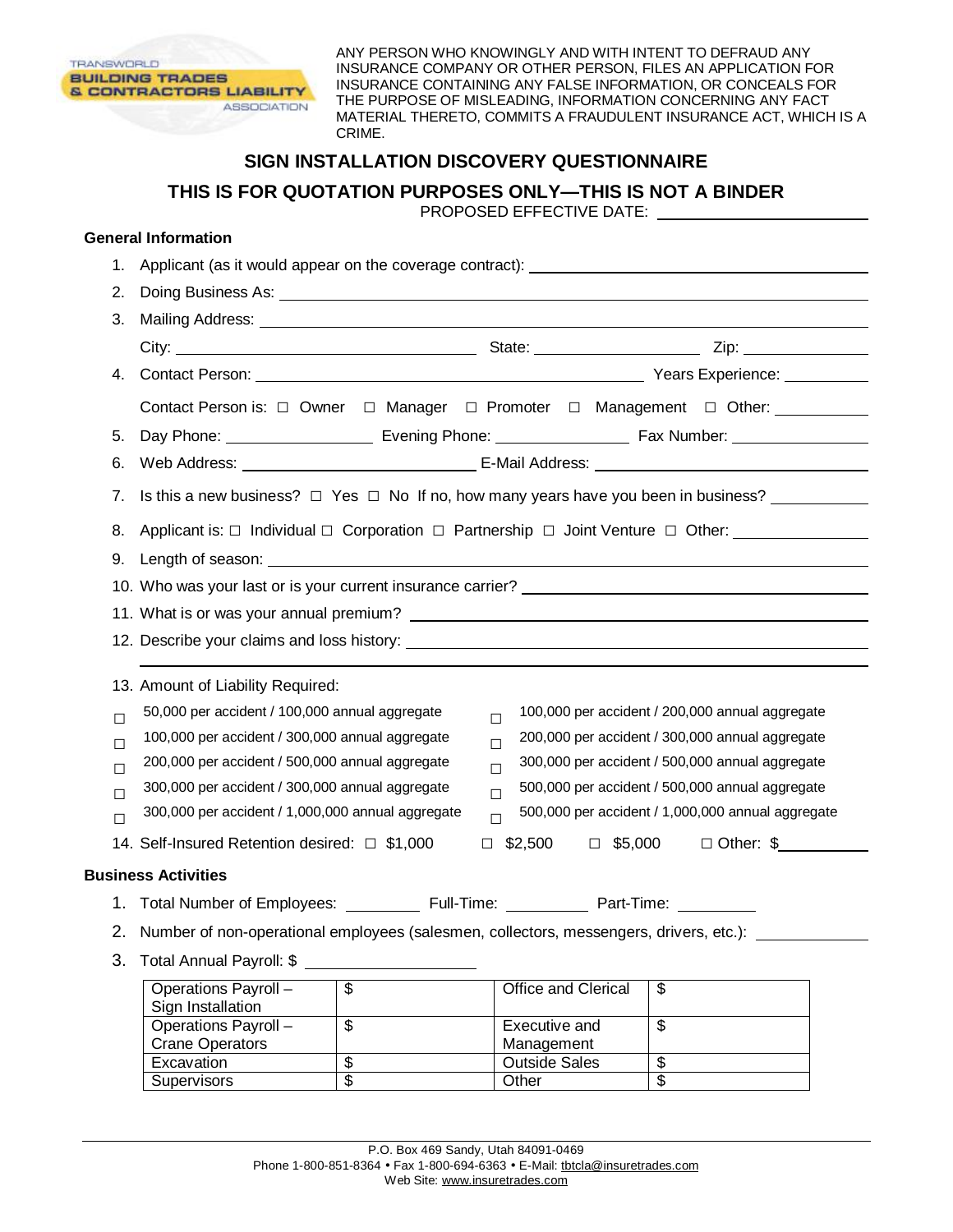4. Identify percentage of your business operations:

| Sign Installation                |  |
|----------------------------------|--|
| Sign Manufacturing               |  |
| Sign Repair Service              |  |
| <b>Other Business Operations</b> |  |

- 5. Describe how many different sign manufacturers you provide contracted services for last year, whether repair or new?
- 6. Estimate total gross receipts from new sign installation operations only, including materials, for next the 12 months:
- 7. Estimated gross receipts from repair service operations only, including material and repair services, for the next 12 months:
- 8. Total gross annual receipts from all business operations (installation, repair, product sales, retail sales and other service work):
- 9. What percent of your total gross receipts is received from sub-contracted work you perform for other contractors?  $\%$
- 10. What percentage of your total income is from sign manufacturing or the sale of signs? \_\_\_\_\_\_\_\_ %
- 11. What percentage of your sign installation or repair requires you to rent or lease a crane and crane operator? %
- 12. Does your business:

|    | a. Lease or rent equipment to others?<br>If yes, what? $\qquad \qquad$                                                                                     | o Yes o No     |
|----|------------------------------------------------------------------------------------------------------------------------------------------------------------|----------------|
|    | b. Lease or rent equipment from others?<br>If yes, what? $\qquad \qquad$                                                                                   | o Yes o No     |
| C. | Distribute or sell (retail) building materials or supplies for installation by others?<br>If yes, show annual gross receipts from distribution or sale: \$ | $O$ Yes $O$ No |
| d. | Do you hire sub-contractors?<br>If yes,                                                                                                                    | O Yes O No     |
|    | Do you require certification and evidence of liability insurance from sub-contractors?<br>L.                                                               | o Yes o No     |
|    | ii.<br>Do you require evidence of Workers Compensation insurance from sub-contractors?                                                                     | o Yes o No     |
|    | iii. Gross annual receipts from work sub-contracted out: \$                                                                                                |                |
| е. | Explain type of work you sub-contracted out: ___________________________________                                                                           |                |
|    |                                                                                                                                                            |                |

## **REPRESENTATIONS AND WARRANTIES**

The "Applicant" is the party to be named as the "Insured" in any insuring contract if issued. By signing this Discovery Questionnaire, the Applicant for insurance hereby represents and warrants that the information provided in the Discovery Questionnaire, together with all supplemental information and documents provided in conjunction with the Discovery Questionnaire, is true, correct, inclusive of all relevant and material information necessary for the Association to accurately and completely assess the Discovery Questionnaire, and is not misleading in any way. The Applicant further represents that the Applicant understands and agrees as follows: (i) the Association can and will rely upon the Discovery Questionnaire and supplemental information provided by the Applicant, and any other relevant information, to assess the Applicant's request for insurance coverage and to quote and potentially bind, price, and provide coverage; (ii) the Discovery Questionnaire and all supplemental information and documents provided in conjunction with the Discovery Questionnaire are warranties that will become a part of any coverage contract that may be issued; (iii) the submission of a Discovery Questionnaire or the payment of any premium does not obligate the Association or any Insurer to quote, bind, or provide insurance coverage; and (iv) in the event the Applicant has or does provide any false, misleading, or incomplete information in conjunction with the Discovery Questionnaire, any coverage provided will be deemed void from initial issuance.

The Applicant hereby authorizes the Association, and its agents, to gather any additional information the Association deems necessary to process the Discovery Questionnaire for quoting, binding, pricing, and providing insurance coverage including, but